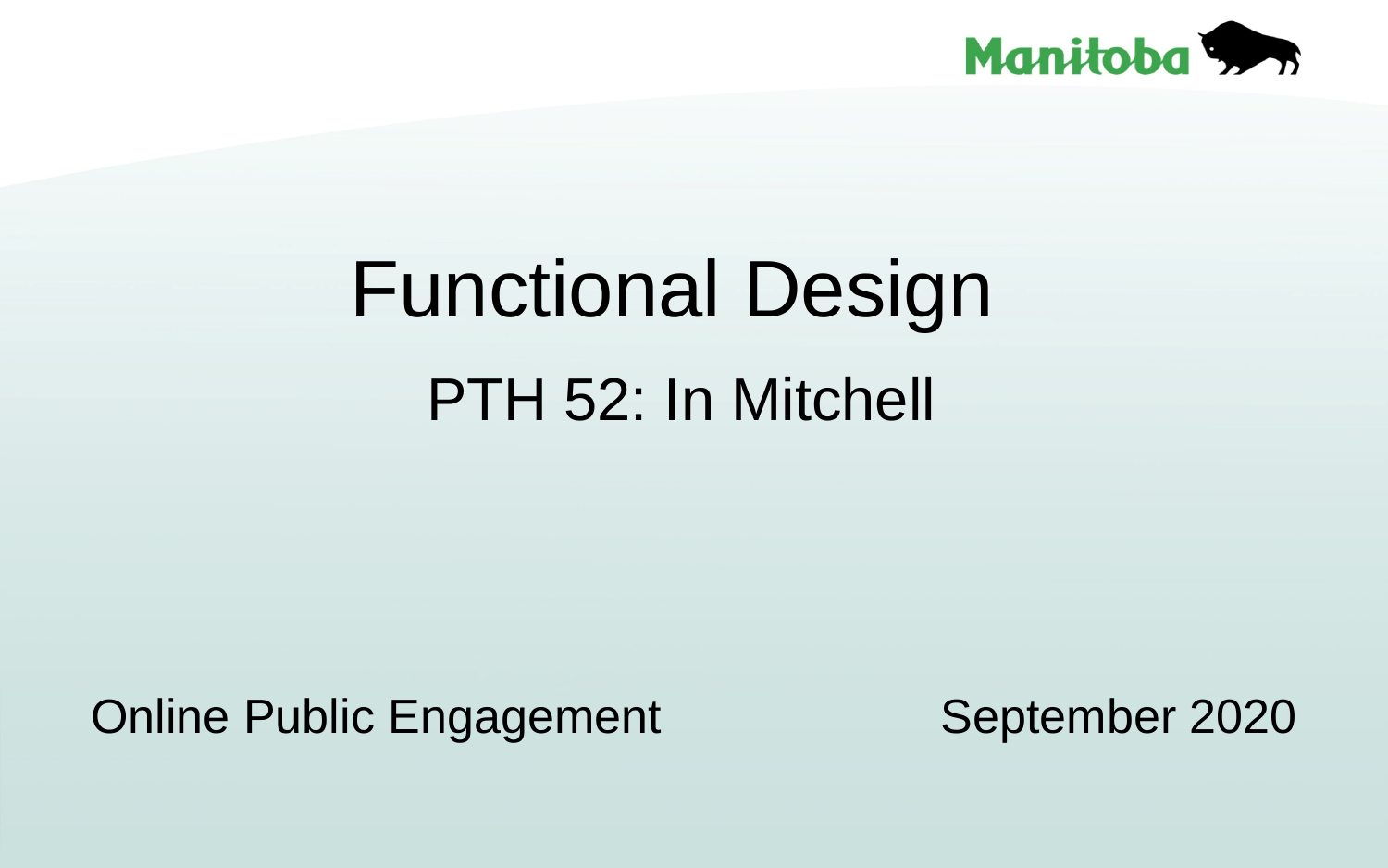# **Purpose of Online Public Engagement**

• The main purpose of this Online Public Engagement is to receive input from the public and local residents on design options for Provincial Trunk Highway (PTH) 52 through the community of Mitchell. • There are three possible design options that include a variety of alternatives that will be described in more detail here. • A preferred design option will be selected after analyzing the public feedback on the alternatives and options.

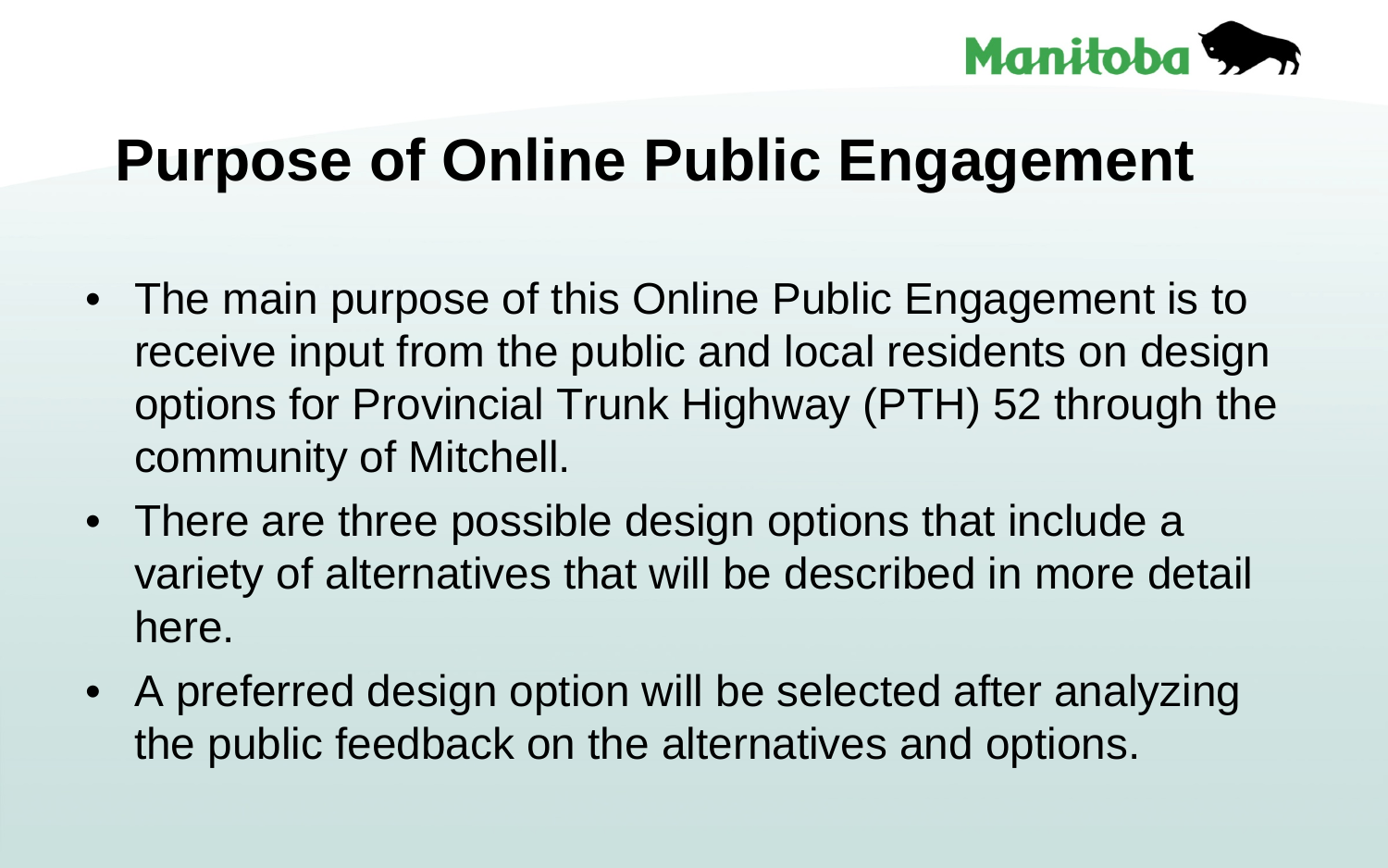## **Purpose of the Functional Design Study**

• The main purpose of the Functional Design Study is to explore alternatives for the Highway Network, including the integration of active transportation (AT; for pedestrians, cyclists, etc.) corridors through Mitchell.

• The study focuses on the intersections of Centre Street, Ash Street, Reichenbach Road and Rosedale Road and how to integrate the AT network into the highway system.

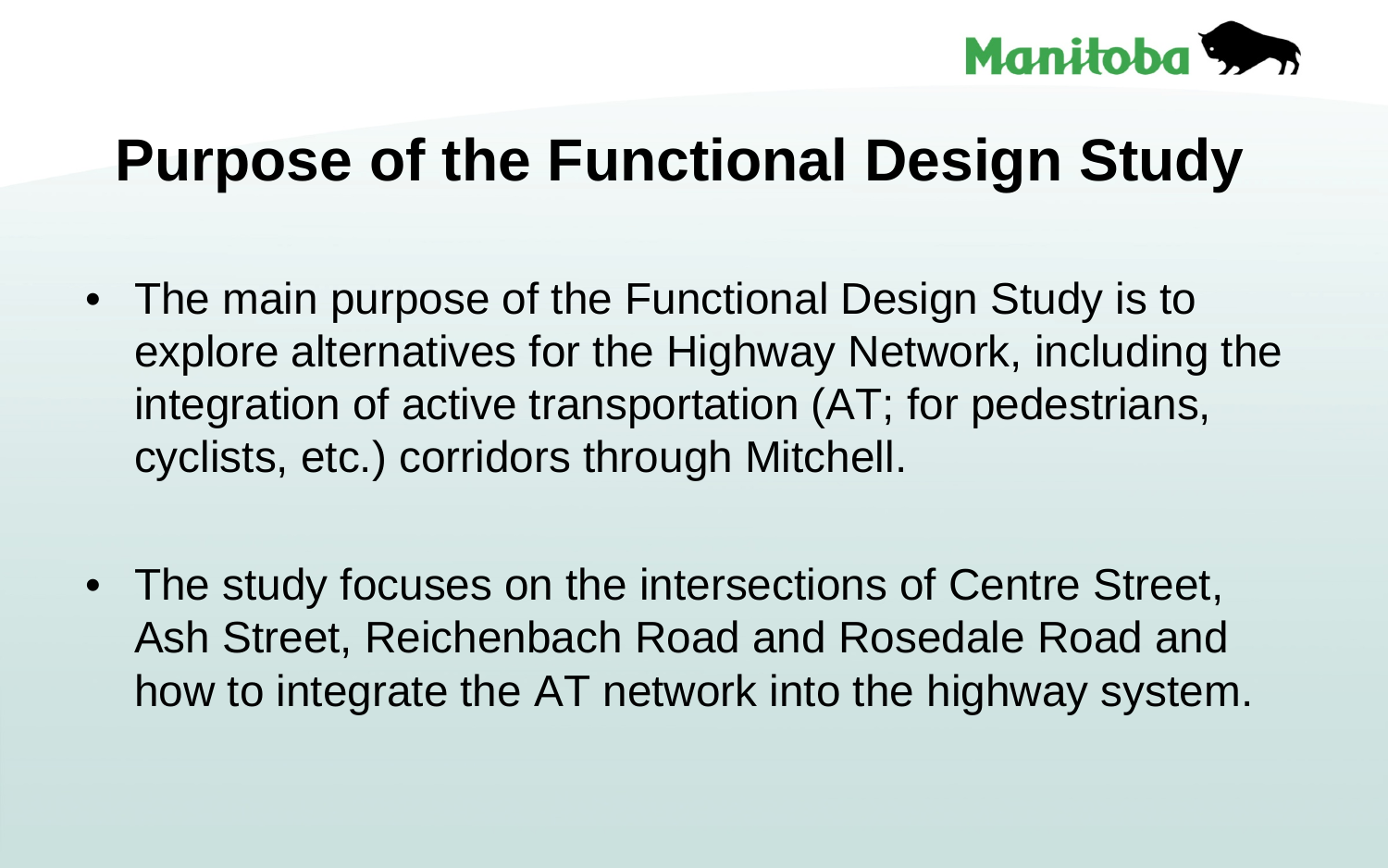## **Project Description**

### Problem: With an ever-growing community, the increased vehicular and active transportation traffic leads to intersection conflicts which impacts the safety of all

users.

Proposed Solution: Improve safety of active transportation and vehicular traffic by way of strategically placed AT corridors and improved intersections.

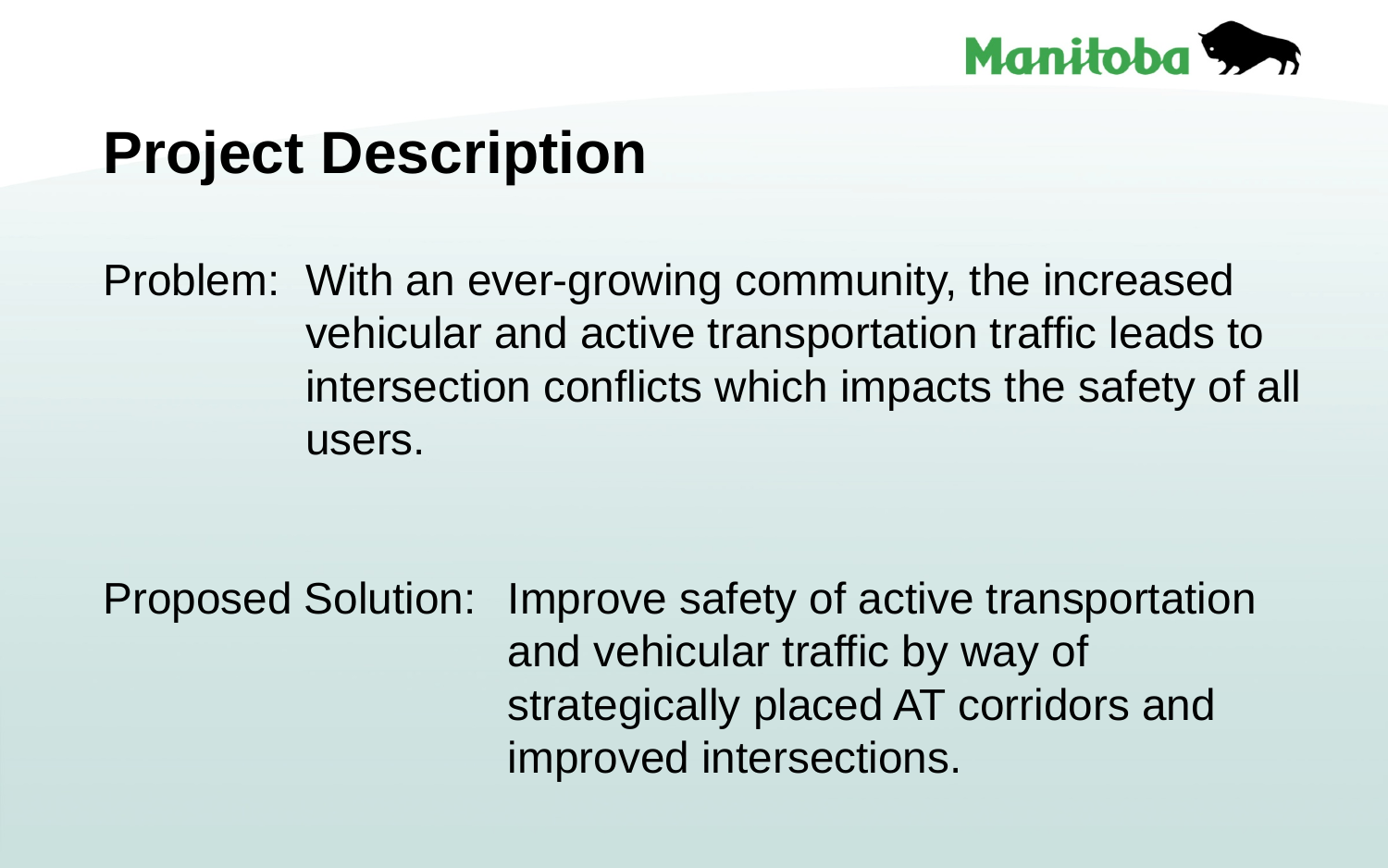# **Improving Safety** • Safety on roadways can be improved by reducing driver

workloads lanes

- Workloads are reduced by limiting the number of conflict points and by providing fully developed intersections with left and right turn lanes
- Conflict points are created when vehicles or pedestrians enter or leave the roadway
	-
- Fully developed intersections allow turning traffic to
- safely remove themselves from the traffic stream
- A fully developed intersection requires more space to
	- provide turning lanes and sightlines to those turning

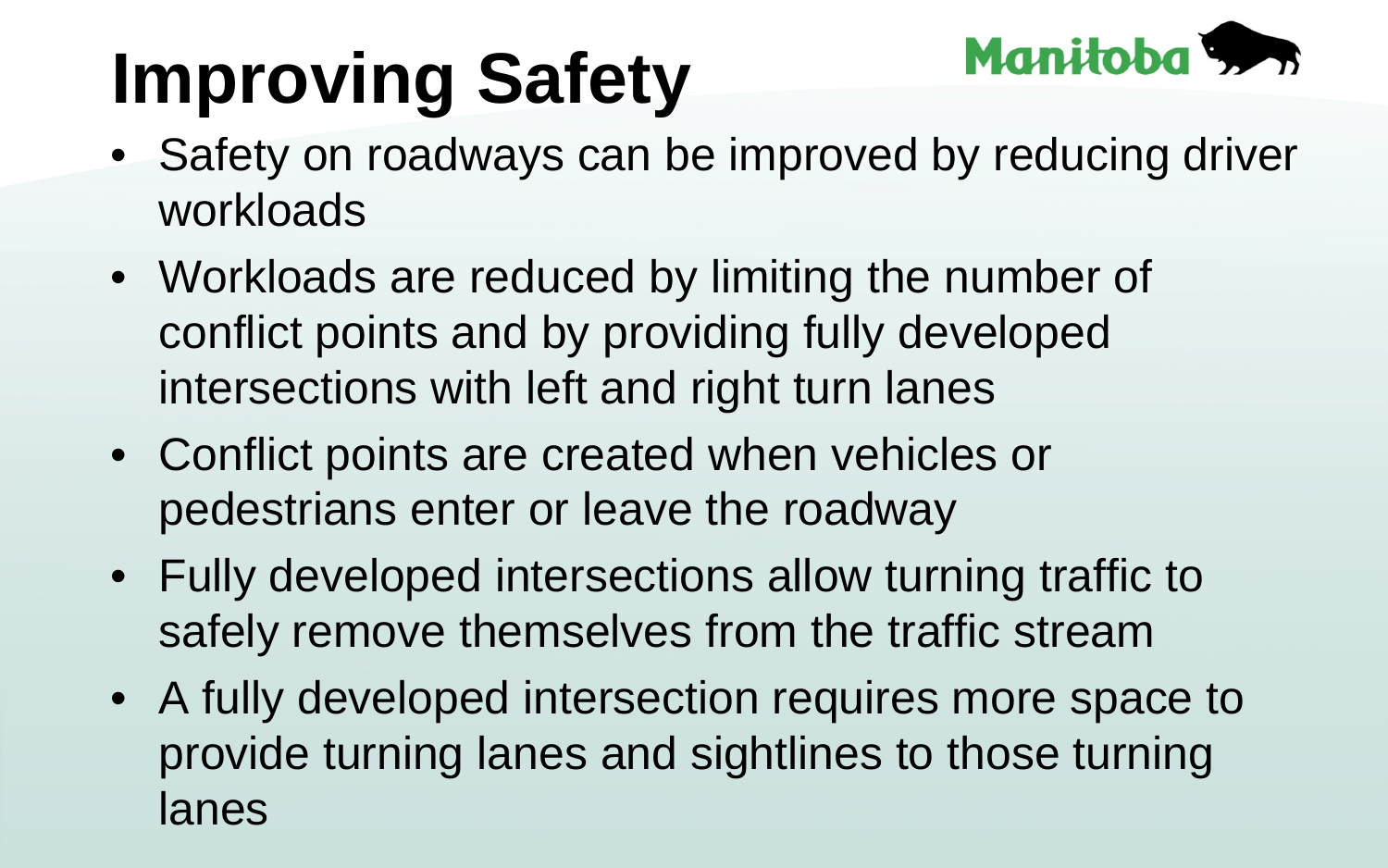## **Proposed Typical Cross-Section**



### The introduction of an Activity Lane and Turn Lanes (as required) throughout Mitchell will allow the motoring public to exit the main lanes to perform the required actions.

The introduction of these specialty lanes will cause less potential for rear-end collisions at uncontrolled intersections (including private accesses or driveways).

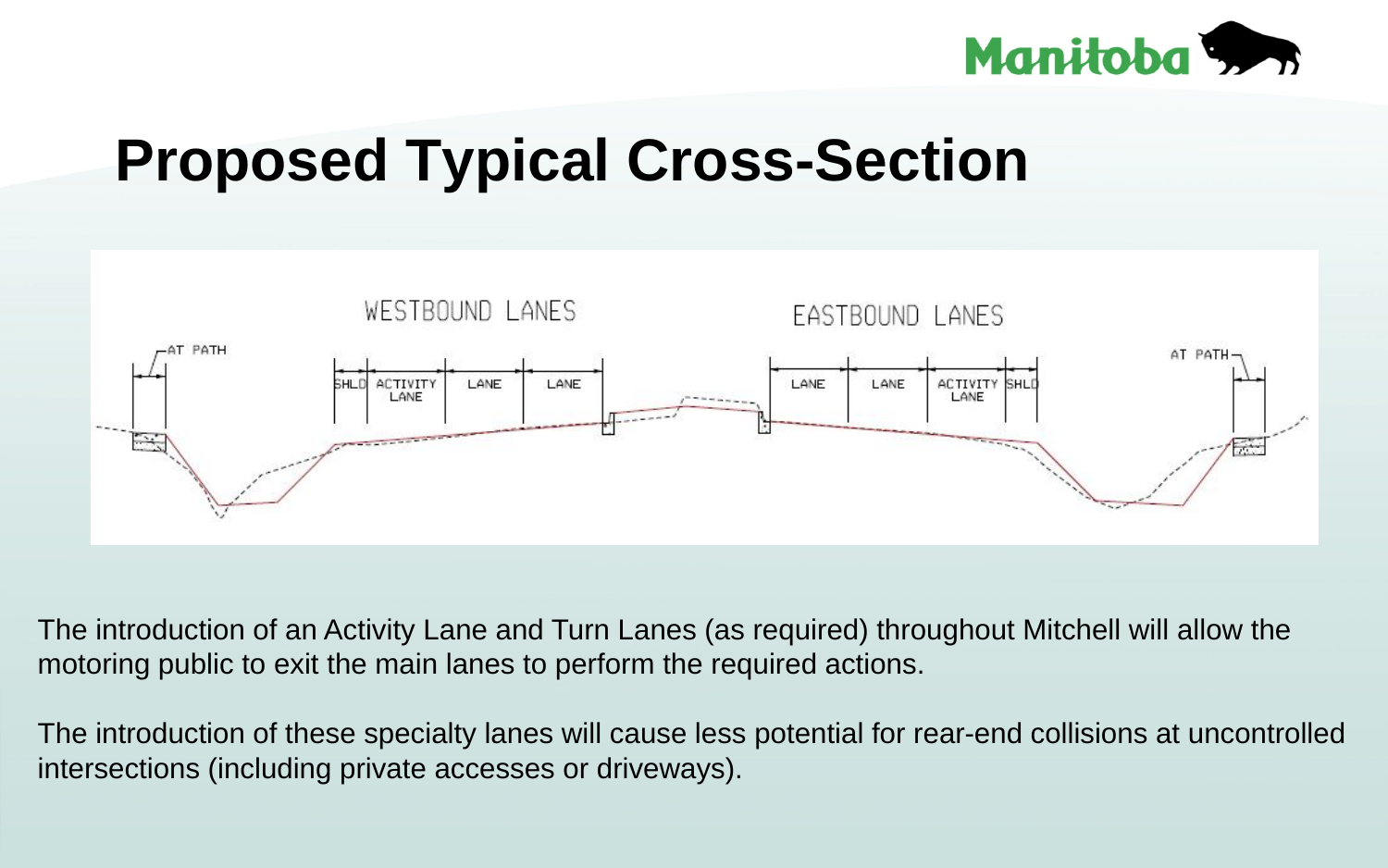### **Eastern Access to Mitchell** *Intersection Improvement at Centre Street* **Proposed Alternative**

- Improves safety
	- Realignment of Centre Street S to be in line with Centre Street N.
		- Consolidates accesses along the highway, reducing the number of conflict points and potential collision locations.
		- Eliminates off-set intersection and allows a single signal light to service the north and south sides of Mitchell.
- Improves traffic flow through the intersection – Reduce delays
	- Promotes further development on the east side of Mitchell.





EXISTING PATHWAYS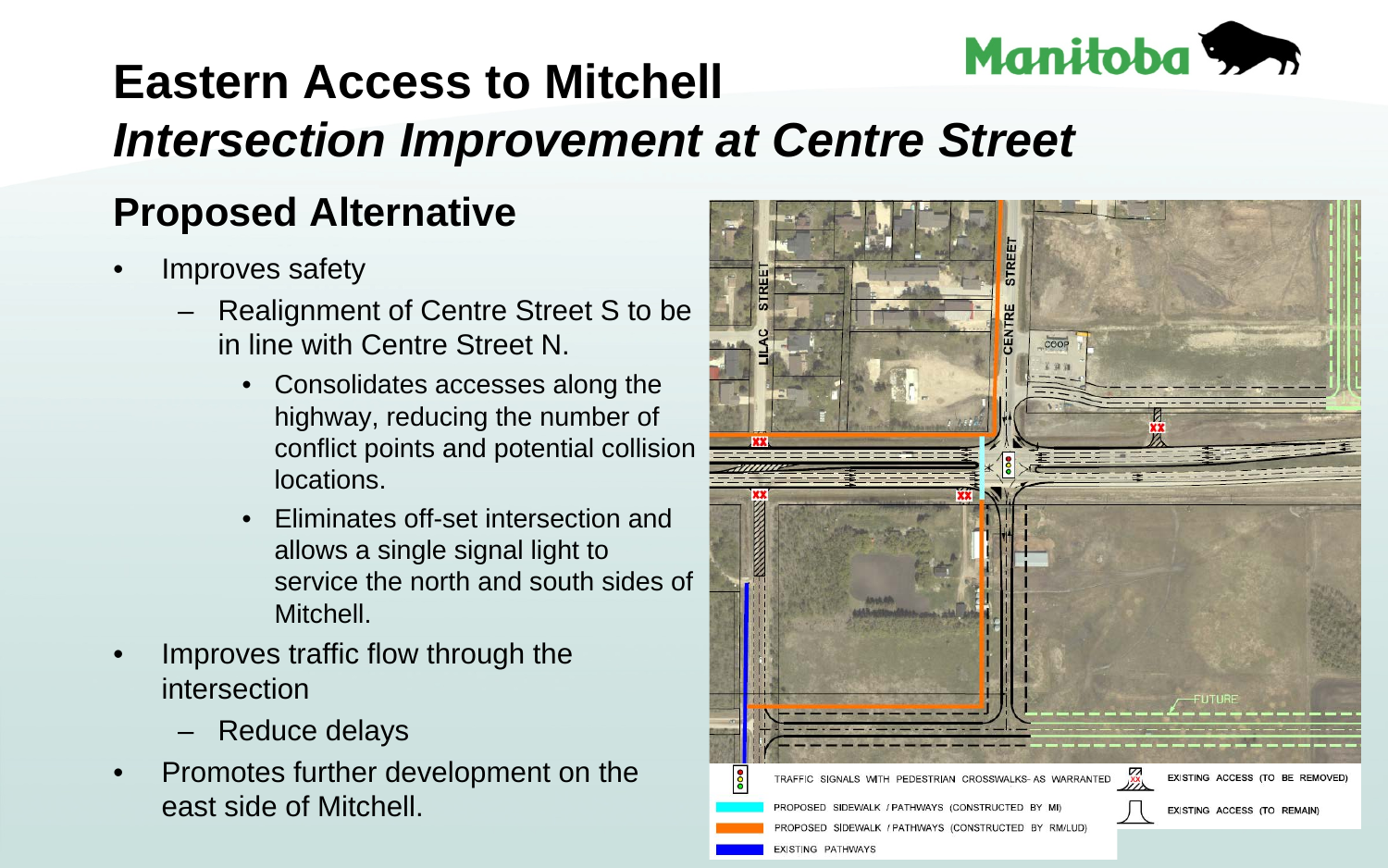### **Central Access to Mitchell** *Intersection Improvement at Ash Street* **Alternative A – Open Alternative B – Closed**

![](_page_7_Picture_1.jpeg)

![](_page_7_Picture_2.jpeg)

PROPOSED SIDEWALK / PATHWAYS (CONSTRUCTED BY MI) PROPOSED SIDEWALK / PATHWAYS (CONSTRUCTED BY RM/LUD) EXISTING PATHWAYS EXISTING PATHWAYS TO BE REMOVED

![](_page_7_Picture_4.jpeg)

![](_page_7_Picture_5.jpeg)

![](_page_7_Picture_6.jpeg)

EXISTING ACCESS (TO BE REMOVED)

EXISTING ACCESS (TO REMAIN)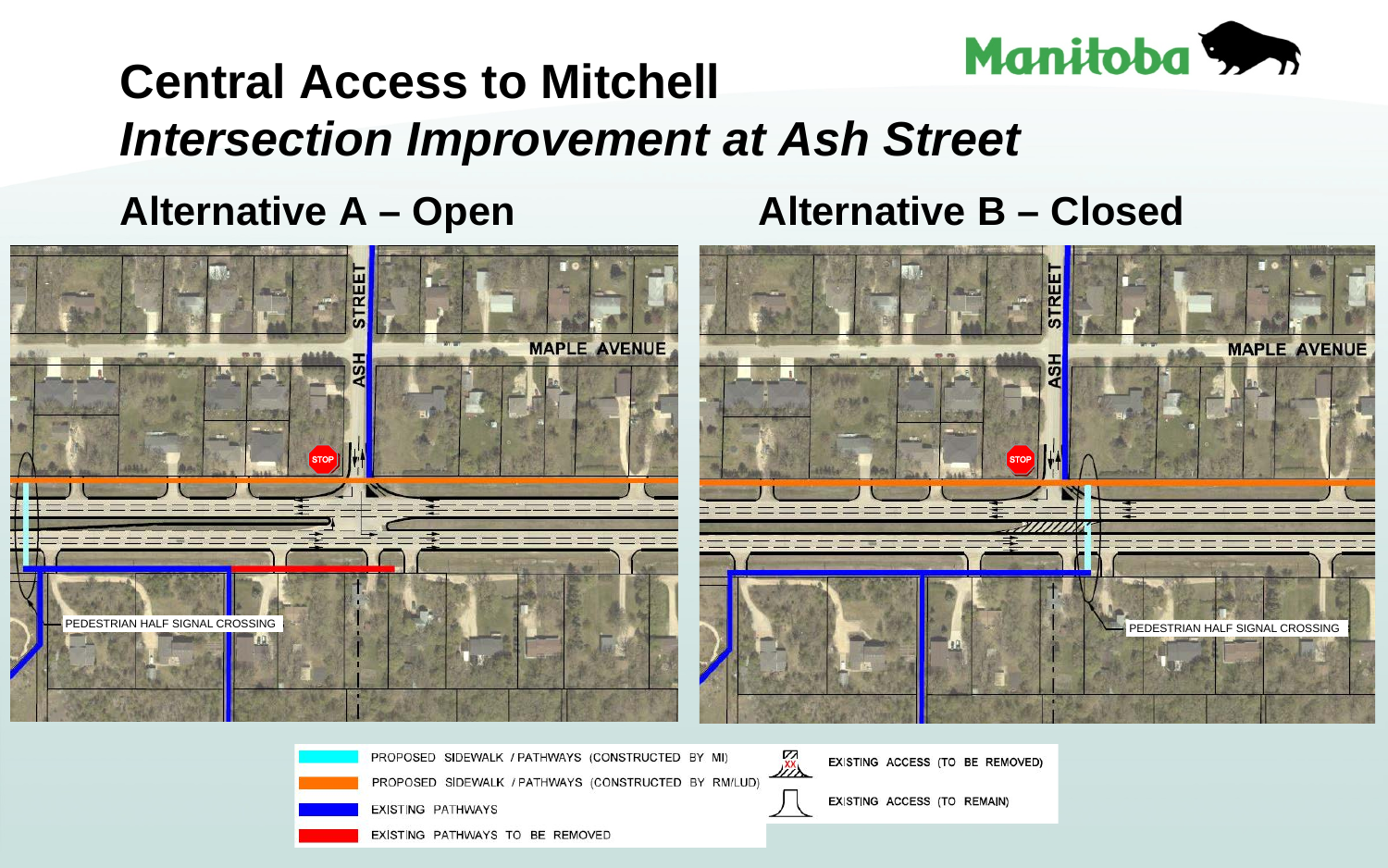### **Central Access to Mitchell** *Intersection Improvement at Ash Street* **Alternative A – Open Alternative B – Closed**

- Requires the relocation of an AT corridor that has been installed at Ash Street.
- Maintains full access to a main local roadway that provides access to the north side of Mitchell.
- Does not impact existing traffic operations.
- Provides direct access to the Arena and most direct access to the schools.

![](_page_8_Picture_9.jpeg)

- Provides a safer AT corridor located at Ash Street.
- Does not maintain full access to a main local roadway that provides access to the north side of Mitchell.
- Impacts existing traffic operations.
- Indirect access to the Arena and the schools via local roads.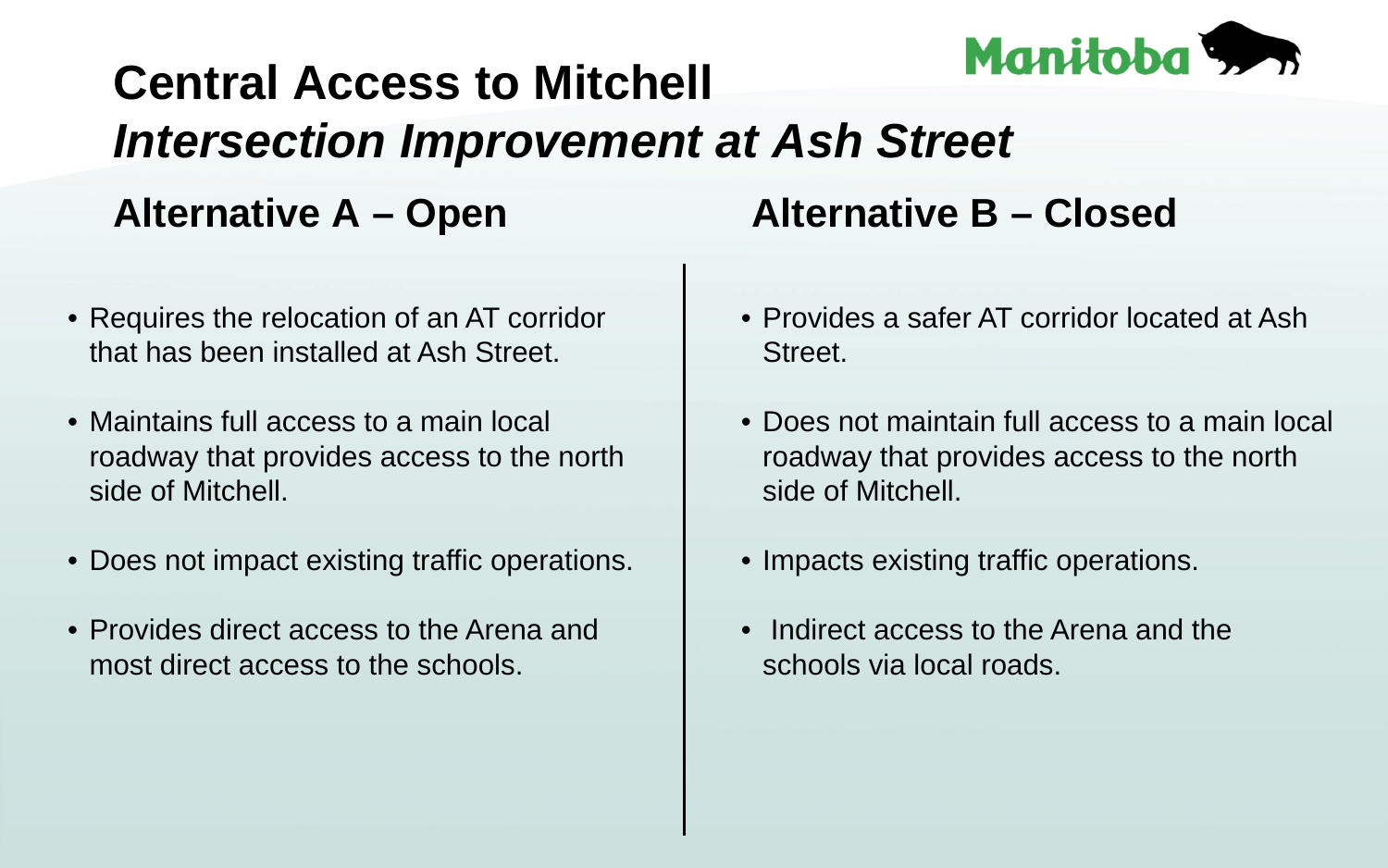### **Western Access to Mitchell** *Intersection Improvement at Reichenbach/Rosedale* **Alternative C – Rosedale**

![](_page_9_Picture_1.jpeg)

![](_page_9_Picture_2.jpeg)

*Relocation and consolidation of Reichenbach Road, Rosedale Road and Broesky Road.* 

![](_page_9_Picture_4.jpeg)

![](_page_9_Picture_5.jpeg)

![](_page_9_Picture_6.jpeg)

EXISTING ACCESS (TO BE REMOVED)

EXISTING ACCESS (TO REMAIN)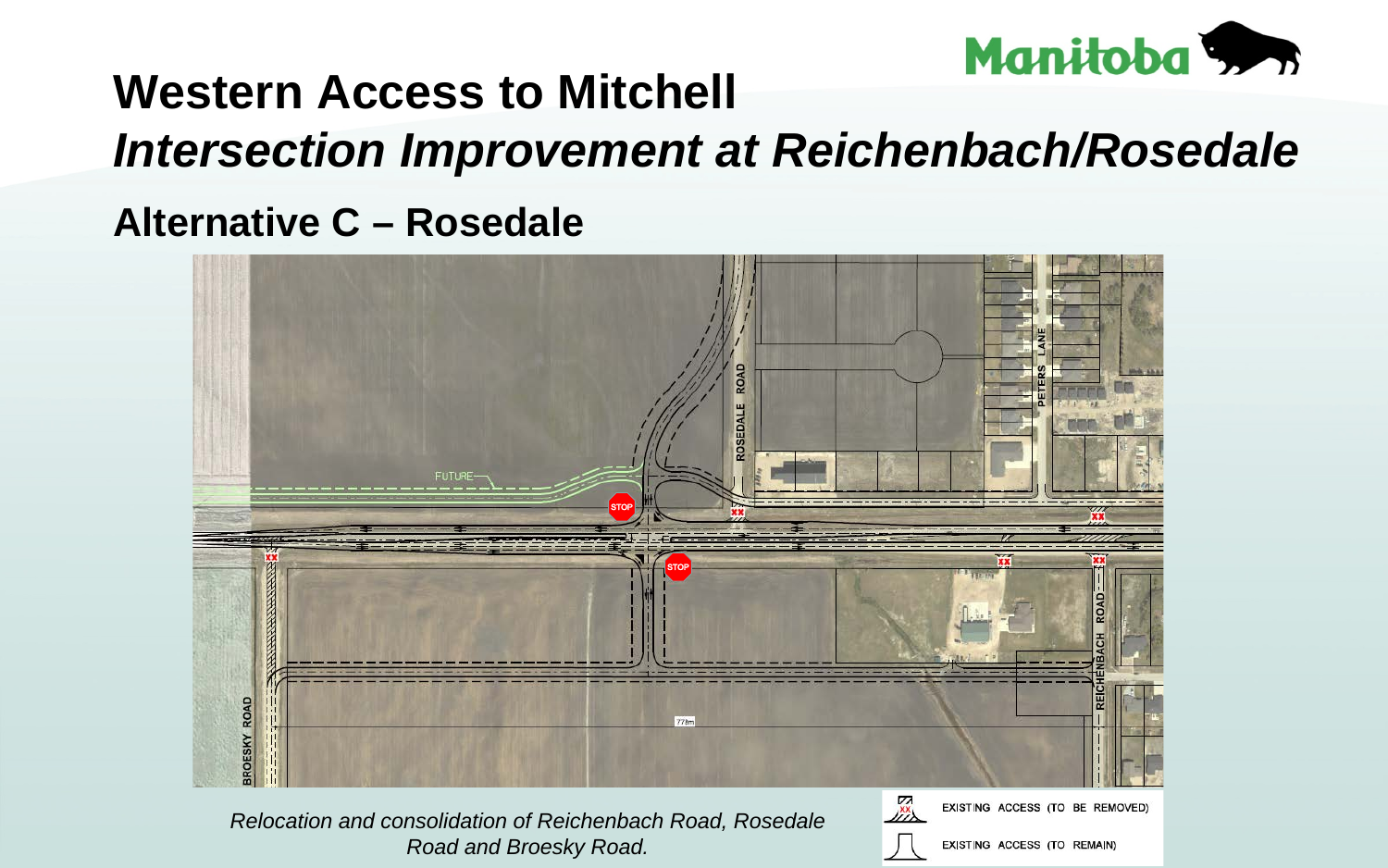### **Western Access to Mitchell** *Intersection Improvement at Reichenbach/Rosedale* **Alternative D – Reichenbach**

![](_page_10_Picture_1.jpeg)

*Intersection improvements at Reichenbach Road. Alternative also includes intersection improvements at Broesky Road.* 

![](_page_10_Picture_3.jpeg)

![](_page_10_Picture_4.jpeg)

EXISTING ACCESS (TO REMAIN)

EXISTING ACCESS (TO BE REMOVED)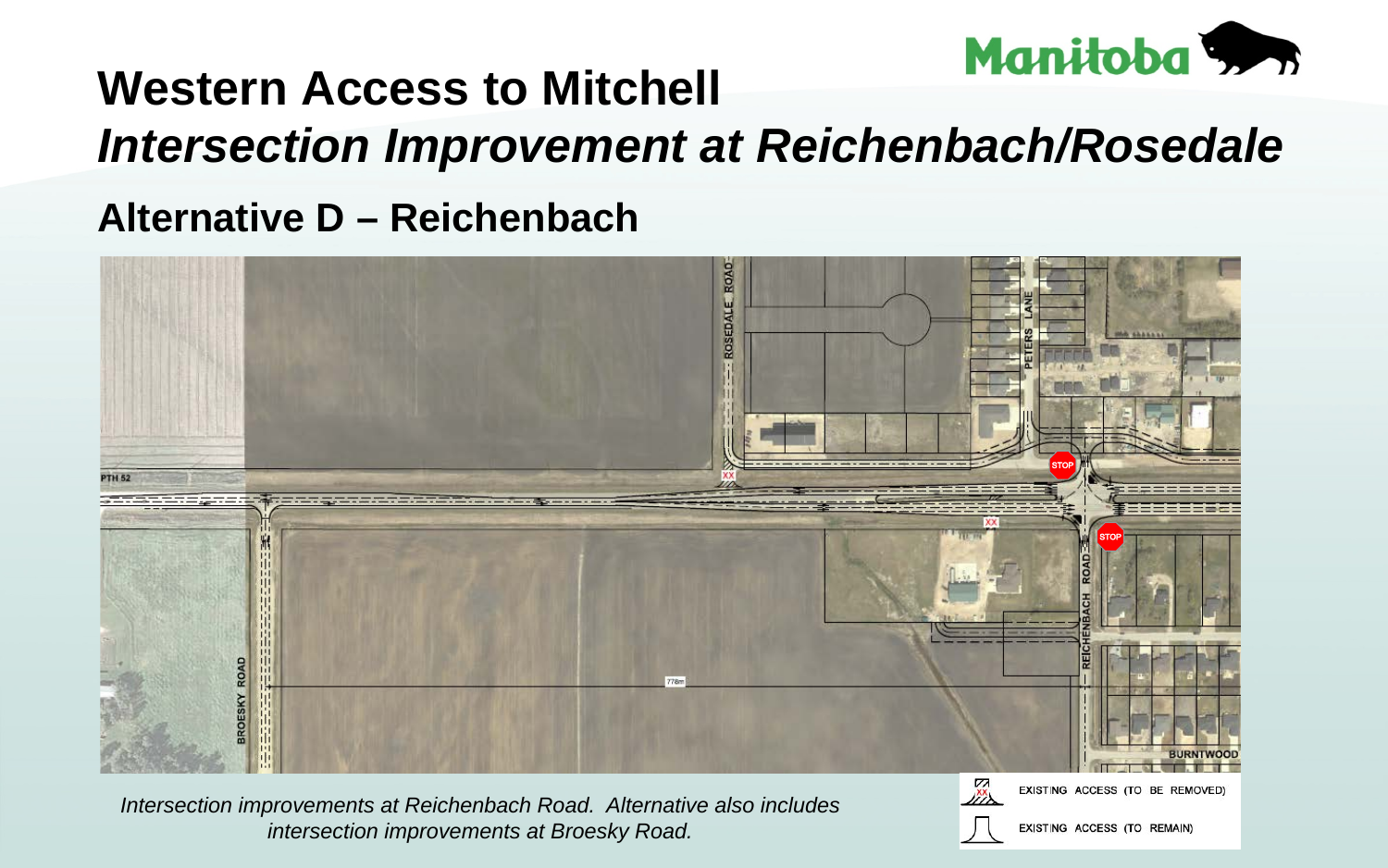### **Western Access to Mitchell** *Intersection Improvement at Reichenbach/Rosedale*

- Consolidates two intersections into one, reducing the number of conflict point on the highway.
	- the Broesky Road intersection.
- Impacts undeveloped land, and provides further development opportunities at the west end of Mitchell.
- Provides direct access for the large commercial trucks accessing the commercial developments.
- Increases travel distance for the residents on the west end of Mitchell travelling to/from Steinbach.

### **Alternative C – Rosedale Alternative D – Reichenbach**

• Addresses existing safety concerns at

![](_page_11_Picture_12.jpeg)

- Does not consolidate the intersections along the highway.
	- Requires an additional intersection improvement at Broesky Road to address the existing safety concerns.
- Impacts developed land, and does not provide additional development opportunities.
- Provides indirect access for large commercial trucks accessing the commercial developments.
- No change to the existing travel distances for the residents on the west end of Mitchell.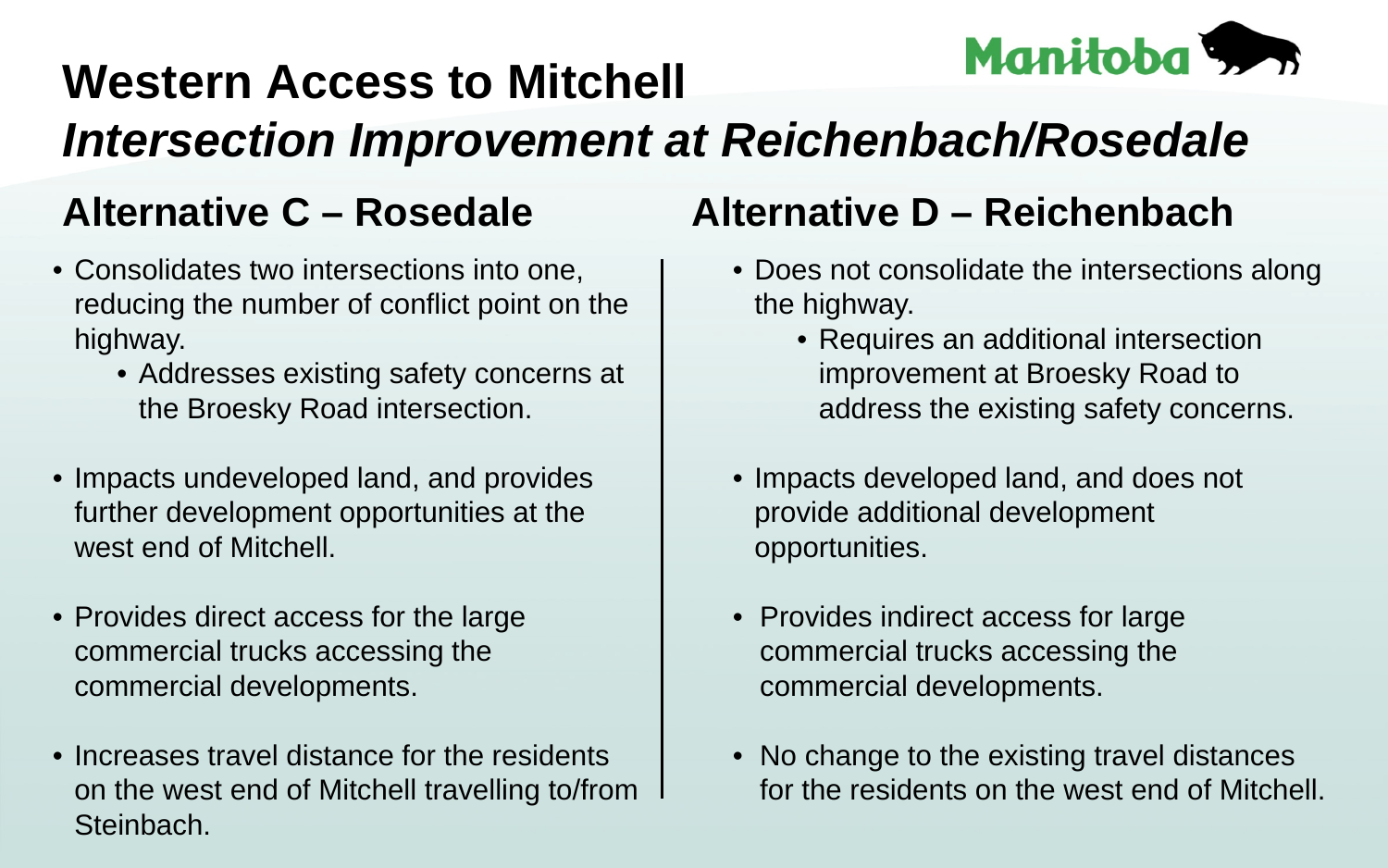# **Active Transportation Corridor**

# **Alternative E – Ash Street**

*AT corridors crossing PTH52 at Ash Street (existing) and Center Street (future).*

![](_page_12_Picture_2.jpeg)

![](_page_12_Picture_3.jpeg)

![](_page_12_Picture_4.jpeg)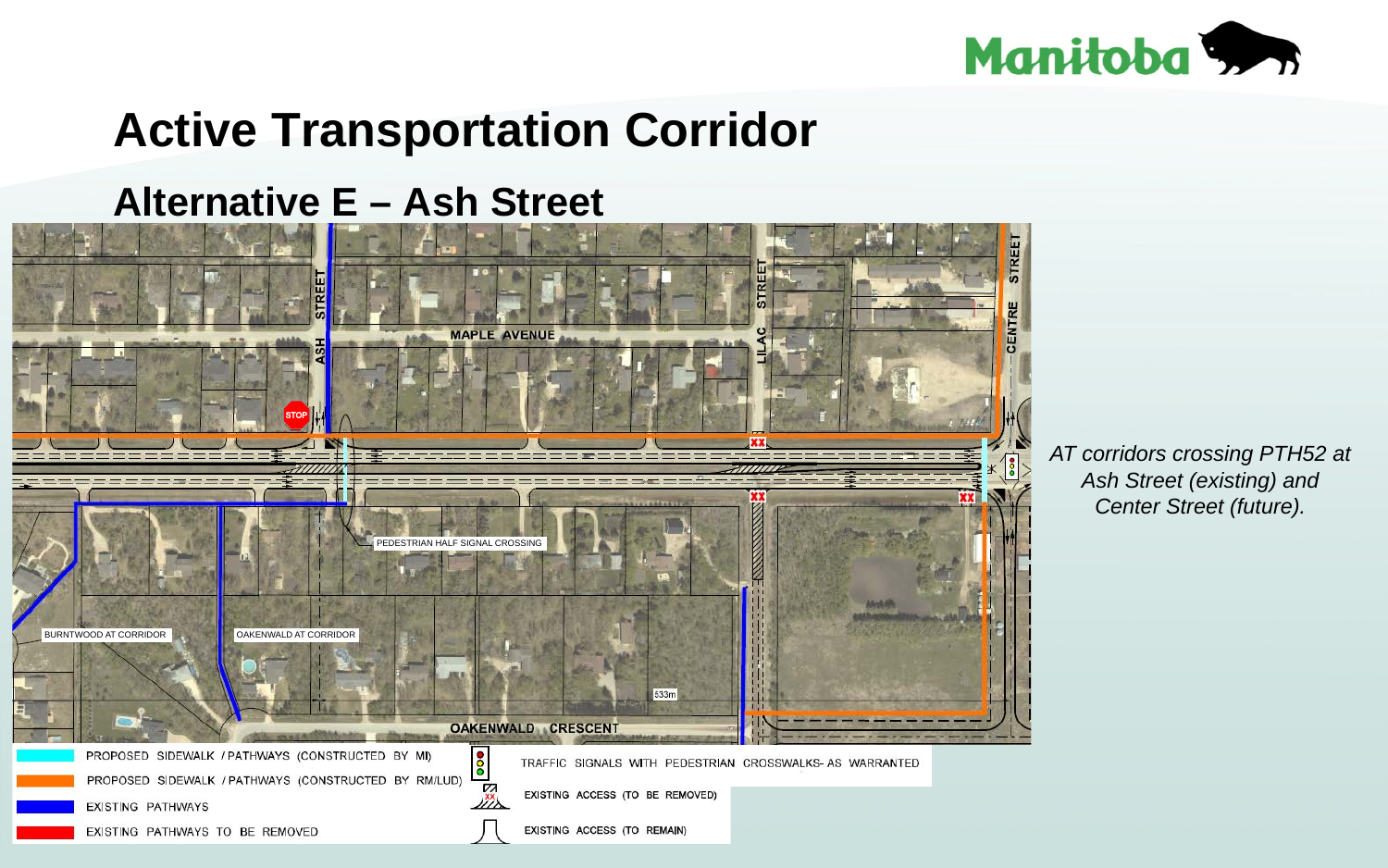### **Active Transportation Corridor Alternative F – Burntwood AT Corridor**

*AT corridors crossing PTH52 at the Burntwood Corridor (relocated half-signals from Ash Street) and Center Street (future).*

![](_page_13_Picture_1.jpeg)

PROPOSED SIDEWALK / PATHWAYS (CONSTRUCTED BY RM/LUD) EXISTING PATHWAYS EXISTING PATHWAYS TO BE REMOVED

![](_page_13_Picture_4.jpeg)

EXISTING ACCESS (TO BE REMOVED)

EXISTING ACCESS (TO REMAIN)

![](_page_13_Picture_8.jpeg)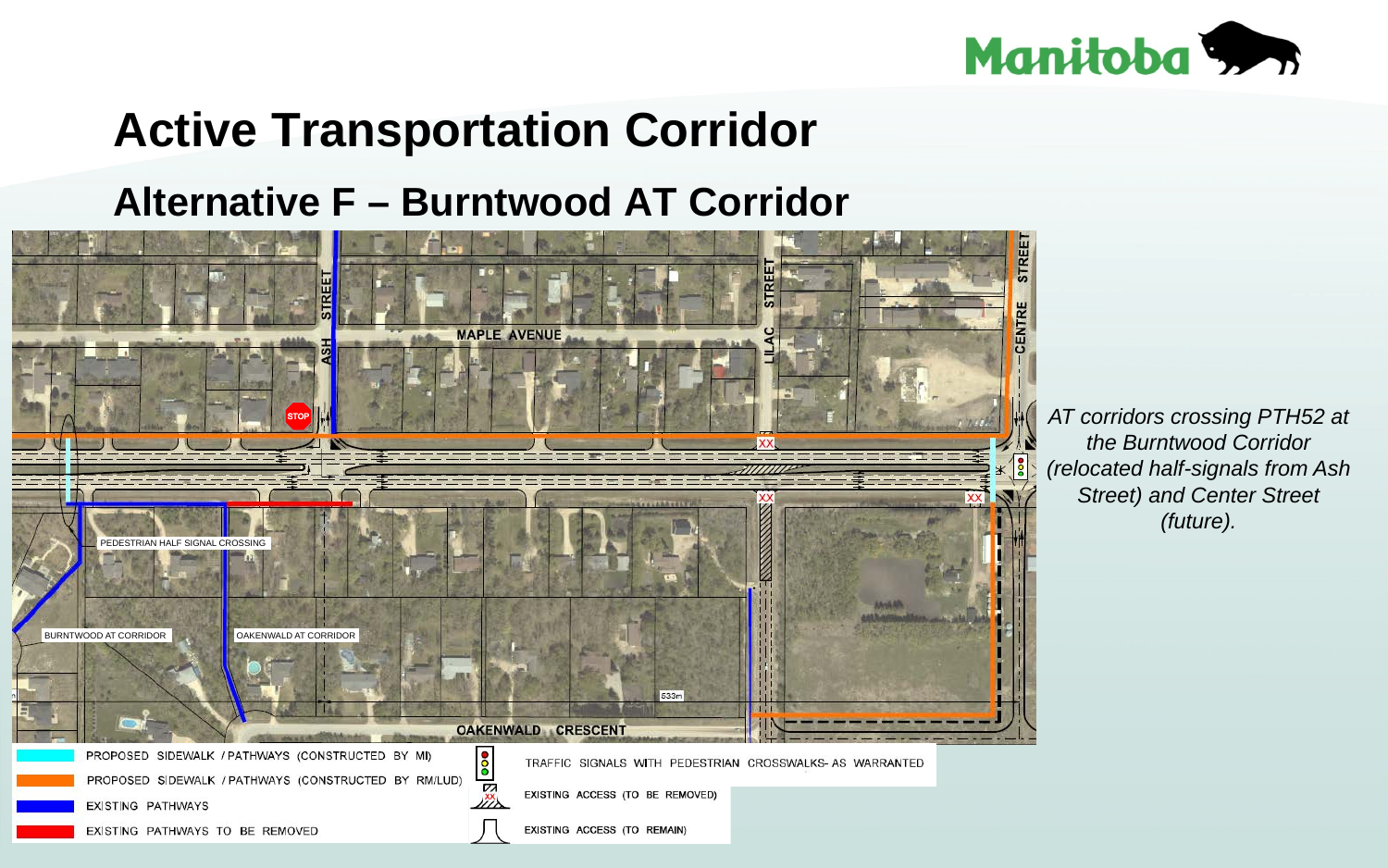### **Active Transportation Corridor Alternative E – Ash Street Alternative F – Burntwood AT Corridor**

• Utilizes the existing half-signals\* at Ash Street.

• Does not require the removal of a previously installed sidewalk.

• Requires relocation of the existing halfsignals\* at Ash Street. • Minor backtracking required from the Oakenwald corridor for the public heading towards the Arena, however provides more direct access to the Schools.

• Minor backtracking required from the Burntwood corridor for the public heading towards the Schools, however provides more direct access to the

Arena.

• Requires the removal of a portion of existing sidewalk between the Oakenwald Corridor and Ash Street.

> • Removal is required to promote usage of the pedestrian crossing.

*\*A half-signal is a traffic signal that is only activated when a pedestrian/cyclist is wanting to cross the highway.*

![](_page_14_Picture_6.jpeg)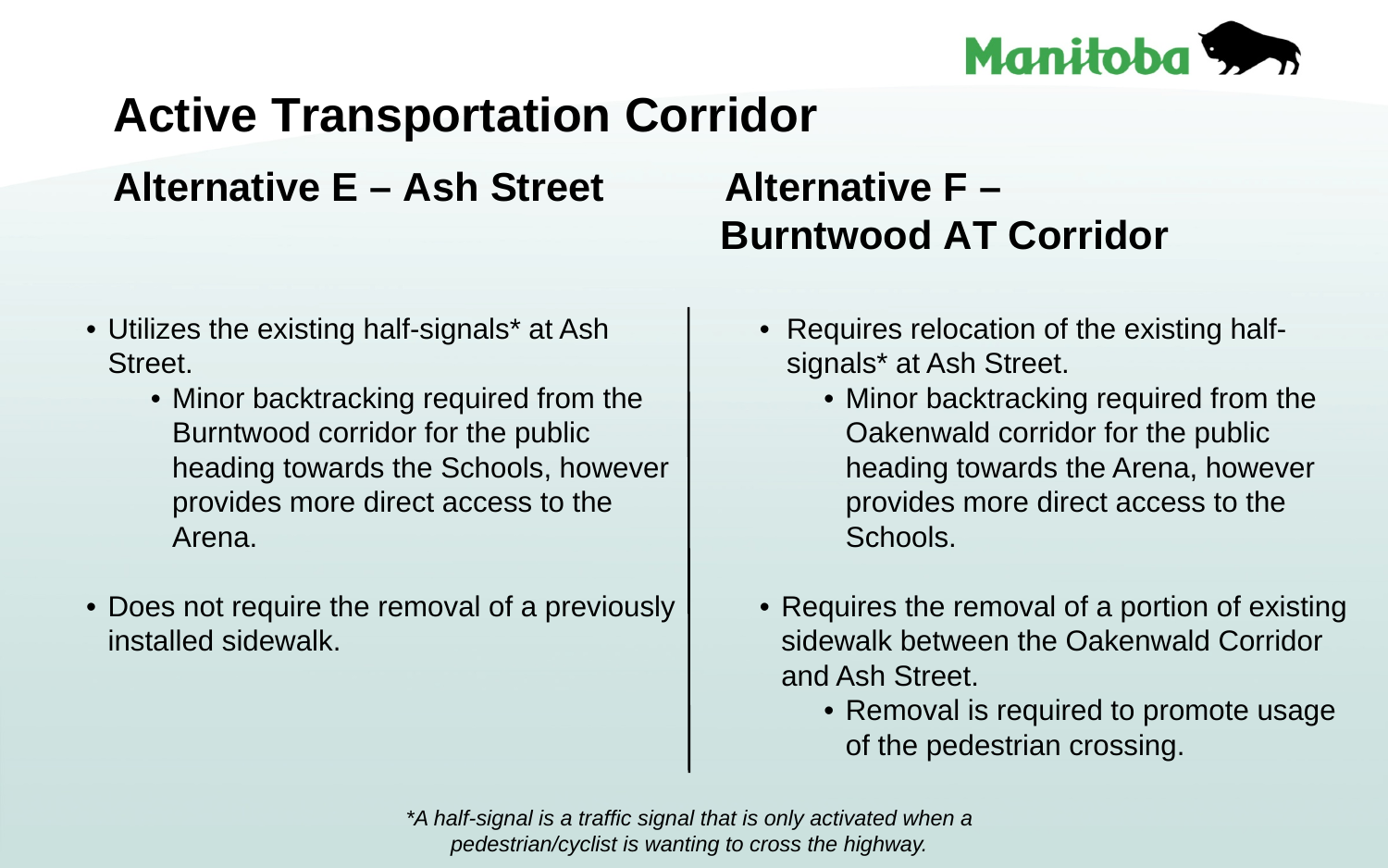### **Partial and Full Intersection Closures**

### **Lilac Street (Full Closure) and Willow Street (Partial Closure\*)**

- Intersection closures reduce the number of conflict points along the highway.
	- Reducing the number of conflict points, reduces driver workload which improves safety.
	- Fewer conflict points allows traffic on PTH 52 to move more efficiently
	- and maintains its function as a high speed thoroughfare.
	- Provides proper spacing between fully developed intersections.
- Alternate routes for local traffic are available via local road network.
- All traffic crossing PTH 52 is directed to fully developed intersections.

*\*A partial intersection closure for the purpose of this presentation is referring to an intersection where the median opening will be closed and the access will be limited to right-in traffic only.*

![](_page_15_Picture_10.jpeg)

![](_page_15_Picture_17.jpeg)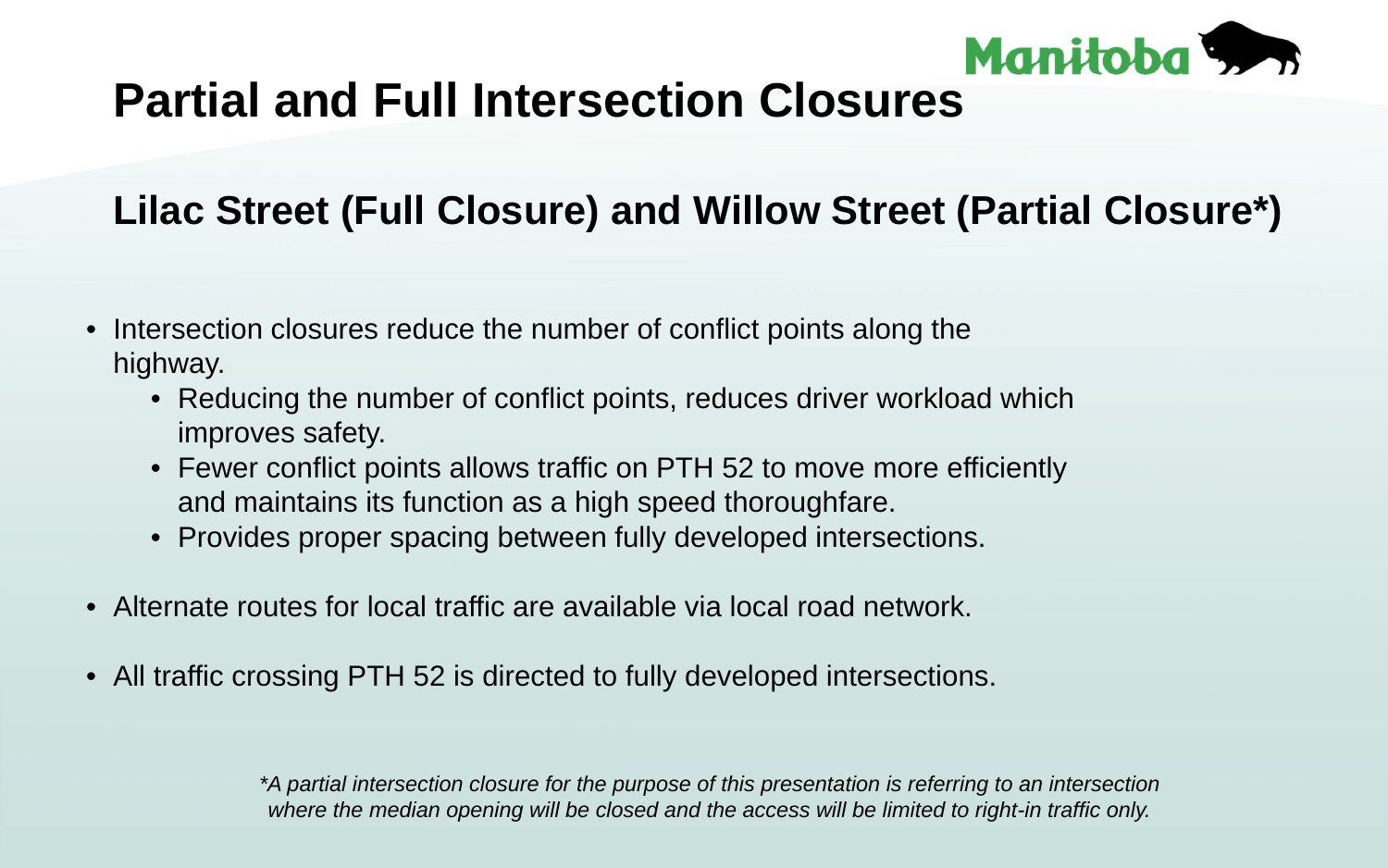# • Incorporate feedback from public engagement to select the • The preferred design option will be communicated to the

# What's Next best option. public through a second online engagement.

- 
- 

![](_page_16_Picture_3.jpeg)